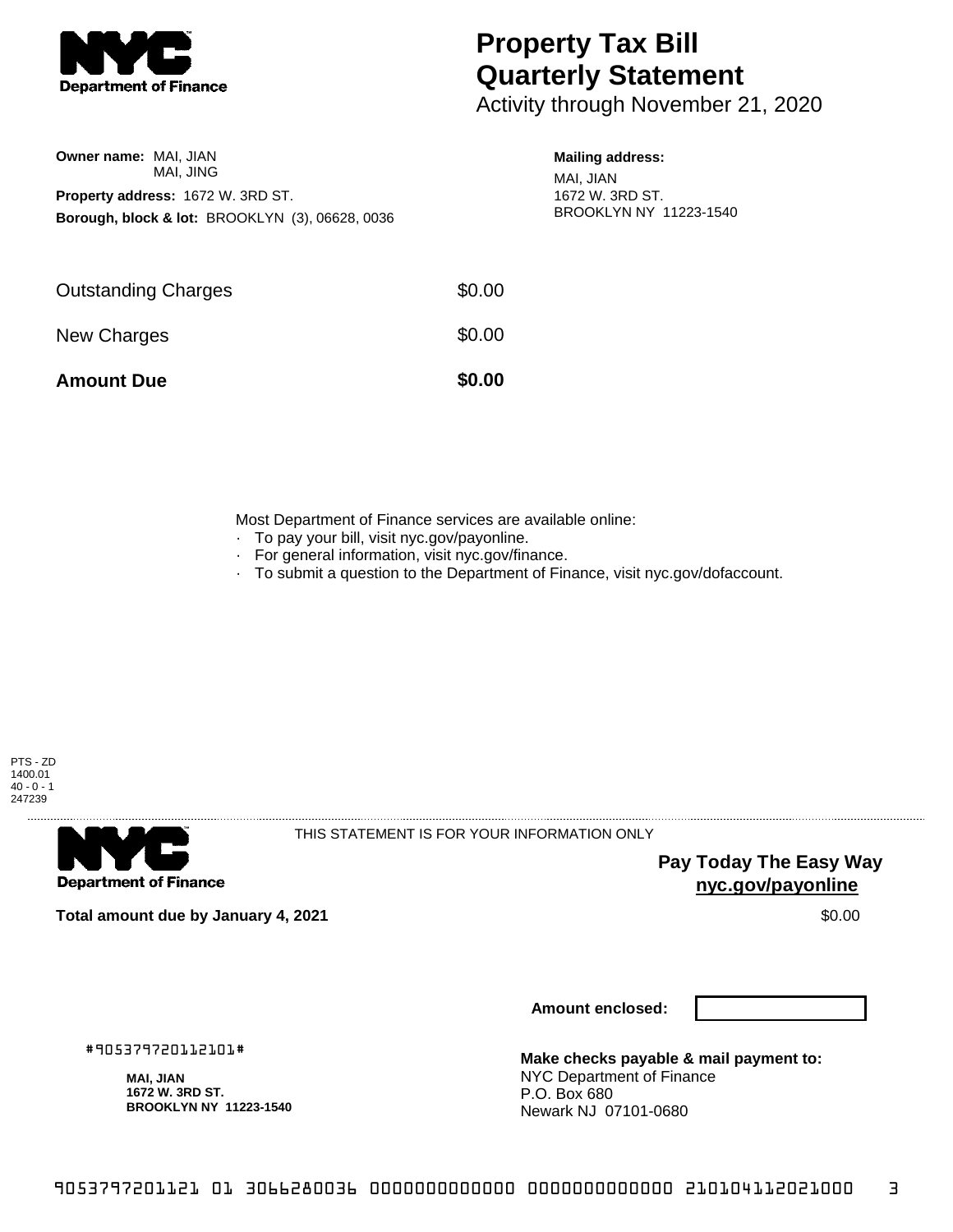

| <b>Previous Charges</b><br>Total previous charges including interest and payments |                      |                 | Amount<br>\$0.00               |
|-----------------------------------------------------------------------------------|----------------------|-----------------|--------------------------------|
|                                                                                   |                      |                 |                                |
| Finance-Property Tax<br><b>Adopted Tax Rate</b><br>Payment Adjusted               | 01/01/2021           | 01/01/2021      | \$0.00<br>$$-26.82$<br>\$26.82 |
| <b>Total current charges</b>                                                      |                      |                 | \$0.00                         |
| <b>Tax Year Charges Remaining</b>                                                 | <b>Activity Date</b> | Due Date        | Amount                         |
| Finance-Property Tax<br>Adopted Tax Rate                                          |                      | 04/01/2021      | \$0.00<br>$$-26.82$            |
| <b>Early Payment Discount</b><br>Payment Adjusted                                 | 01/01/2021           | 04/01/2021      | \$0.27<br>\$26.55              |
| Total tax year charges remaining                                                  |                      |                 | \$0.00                         |
| <b>Overpayments/Credits</b>                                                       | <b>Activity Date</b> | <b>Due Date</b> | Amount                         |
| <b>Credit Balance</b>                                                             |                      | 07/01/2020      | $$-53.37$                      |
| Total overpayments/credits remaining on account                                   |                      |                 | \$53.37                        |

You must apply for a refund or a transfer of credits resulting from overpayments within six years of the date of **the overpayment or credit. Please note that overpayments and credits are automatically applied to unpaid taxes.**

## **Home banking payment instructions:**

- 1. **Log** into your bank or online bill pay website.
- 2. **Add** the new payee: NYC DOF Property Tax. Enter your account number, which is your boro, block and lot, as it appears here: 3-06628-0036 . You may also need to enter the address for the Department of Finance. The address is P.O. Box 680, Newark NJ 07101-0680.
- 3. **Schedule** your online payment using your checking or savings account.

## **Did Your Mailing Address Change?** If so, please visit us at **nyc.gov/changemailingaddress** or call **311.**

When you provide a check as payment, you authorize us either to use information from your check to make a one-time electronic fund transfer from your account or to process the payment as a check transaction.